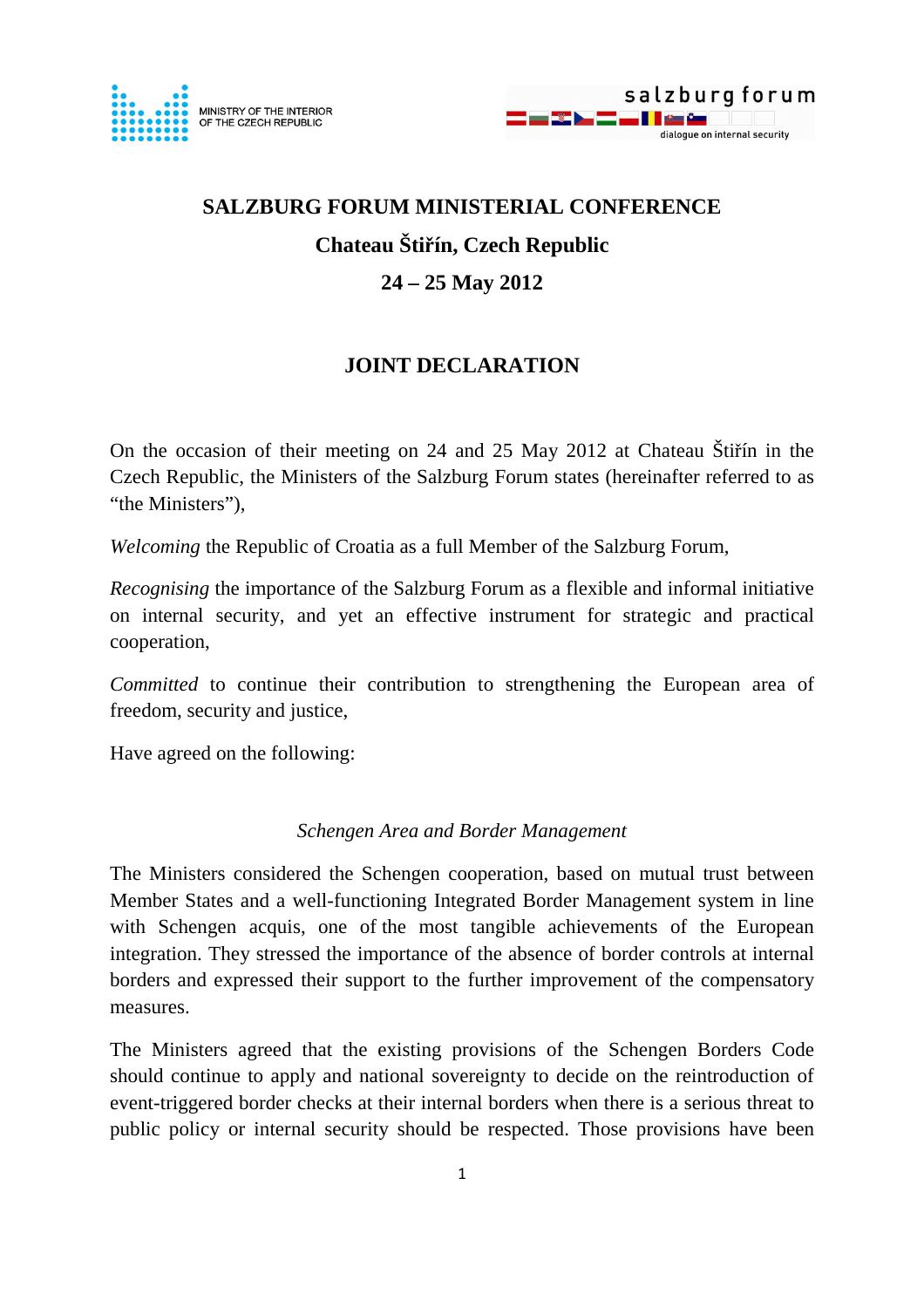implemented without any difficulty in the past. However, in order to strengthen the transparency of this measure, consultation procedures prior to the reintroduction should be intensified.

Furthermore, the Ministers repeated their support for the introduction of an additional mechanism where a Member State is not complying with its obligations under the Schengen rules, putting the overall functioning of the Schengen cooperation at risk. The Council shall play a decisive role when deciding on the gradual measures of the new mechanism.

A safeguard clause should be introduced to allow the exceptional reintroduction of temporary internal border controls towards the Member States not complying with the obligations, as a measure of very last resort.

The Ministers also welcomed the efforts towards a better functioning of the Schengen governance and acknowledged the importance of reaching a compromise in this matter. At the same time, the Salzburg Forum underlines that the accession of Bulgaria and Romania to the Schengen area should not be postponed any further, as both countries have fulfilled all requirements laid down by the Accession Treaty. The completion of the Schengen accession process to include Romania and Bulgaria is a matter of credibility and mutual trust between EU partners which shows cooperation and common strategic interests.

Convinced that it is high time that the Council reaches a final, favourable decision on the matter and reminding of what has been said forth in this respect in the European Council Conclusions, the Ministers of the Salzburg Forum urge all Member States to undertake all necessary measures that pave the way to the favourable decision of the Council in September 2012.

To this end, the Ministers decided to prepare a common letter to the current and upcoming Presidencies, the Ministers of Interior of the European Union and the European Commission.

The Ministers confirmed the principal importance and pivotal contribution of the Schengen Information System (SIS) and SIRENEs for provision of security in the area without internal border controls. Therefore, they will jointly act to get appropriate support, attention and engagement for SIS and SIRENE at EU level (e.g. Schengen governance, multiannual financial framework, JHA initiatives and working parties) and to enforce sustainment of high standard of co-operation in this area including pressure on Schengen/EU Member States in case they do not follow the standards.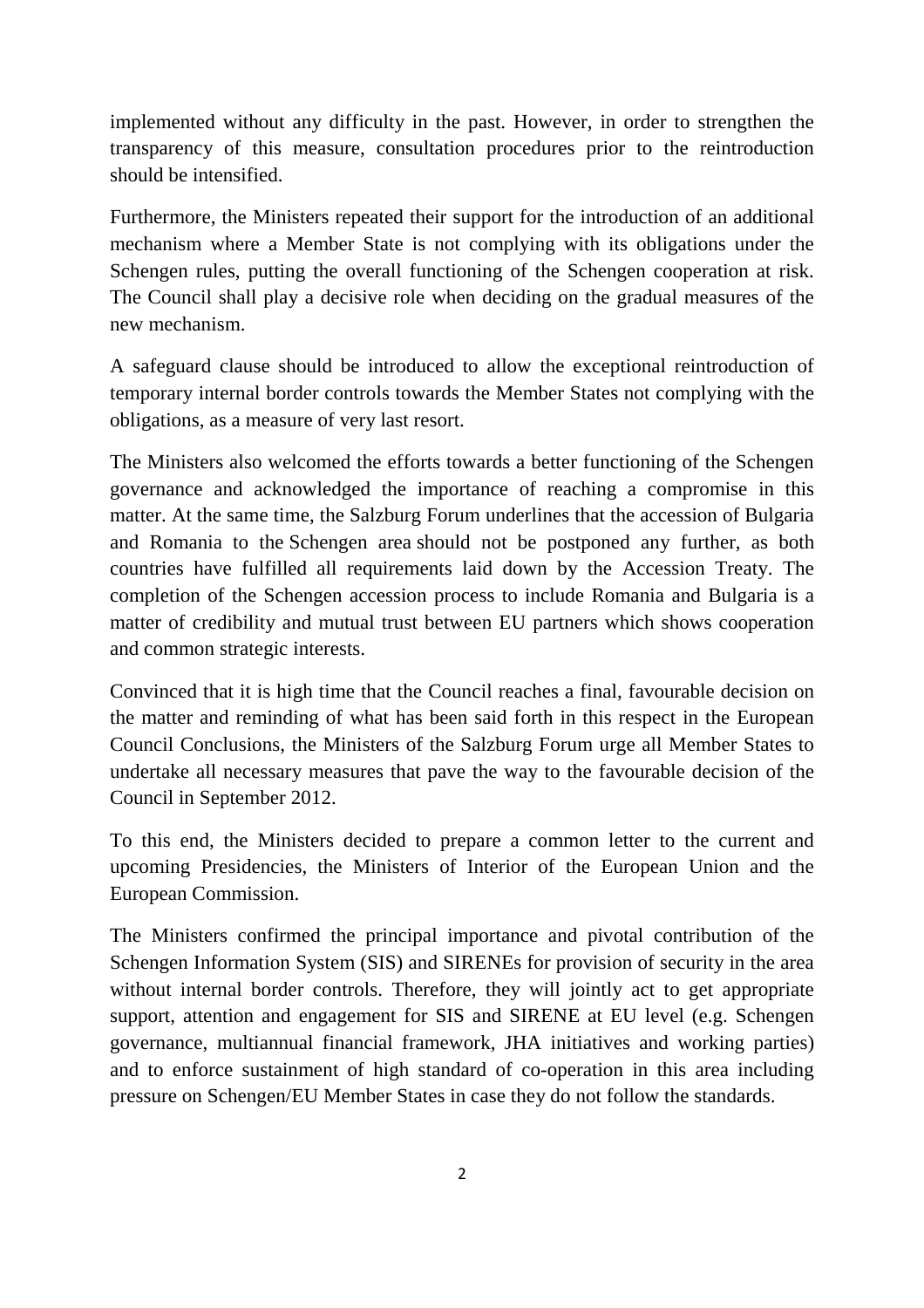Given that one of the Salzburg Forum purposes is to strengthen cooperation in the field of internal security, the Ministers acknowledge and give priority to activities of their SIS/SIRENE experts in EU JHA projects, especially in connection with SIS II in order to achieve its go-live date in the first quarter of 2013.

#### *New legal framework of Europol*

In the light of the Commission's preparatory work on a new legal instrument for Europol, the Ministers discussed several proposals for improvement of its capacity and support provided to national law enforcement authorities in combating serious transnational crime in evolving environment. As the fundament of police work consists of handling information, the Ministers focused on ensuring more efficient use of information by Europol. The Lisbon Treaty requires, for the first time, to establish oversight of Europol's activities by the European Parliament and national Parliaments. In this regard the Ministers stressed the need to maintain decisive influence by Member States governments due to the supportive role Europol provides to national law enforcement and at the same time to ensure proper procedures for parliamentary scrutiny of Europol's activities.

The Ministers also considered the roles that Europol should play in future and the tasks it is called to fulfil. They wished Europol to be given only such new tasks that have genuine synergy with its core functions or respond to newly emerging needs of the fight of serious transnational crime. The ability of Europol to contribute to the development of the European Security Model in line with the Internal Security Strategy should be ensured. The changes of the legal basis should not have a significant impact on the EU budget.

### *Witness Protection*

The Ministers of eight Salzburg Forum states signed the Agreement on the Cooperation in the Area of Witness Protection and expressed their determination for enhanced mutual cooperation in this field in the future. Poland expressed its intention to accede to the Agreement as soon as possible.

#### Cross-border Enforcement of Road Safety Related Traffic Offences

The Ministers welcomed the significant progress in the negotiations of the Agreement on Facilitating Cross-border Enforcement of Road Safety Related Traffic Offences and